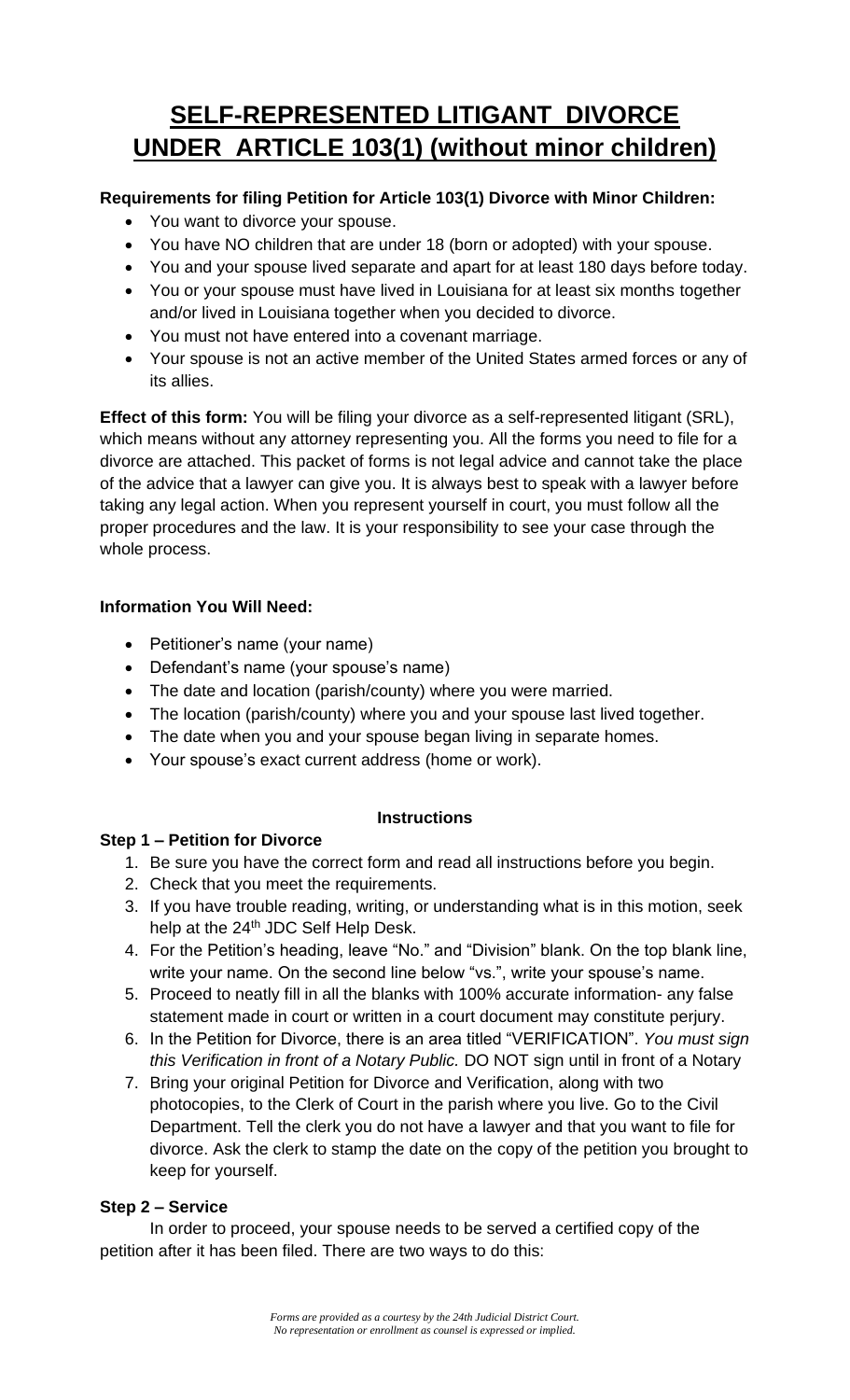• **Acceptance of service**: You can deliver it yourself if your spouse signs the Acceptance of Service. An acceptance of service may only be signed after the petition has been filed with the clerk and the defendant has been given a certified copy. The acceptance of service must be signed in front of a notary public.

OR

**Sheriff:** You can have the Sheriff serve your spouse. Let the Clerk's Office know that your spouse needs to be personally served by the Sheriff.

## **Step 3 – Motion for Preliminary Default (MPD)**

- If your spouse signed the **Acceptance of Service**, you should bring the signed and notarized form along with a MPD to the Clerk's Office.
- If your spouse has been served by the **sheriff**, he/she is allowed 15 days from the date he/she was served to answer the suit. After 15 days, check with the Clerk's office to see if your spouse has filed an answer or other pleading.
	- o If your spouse **has filed** a motion in opposition to the divorce, these forms are no longer applicable and you will need to come to Court.
	- o If your spouse **has NOT filed** a response to your petition, fill out a MPD and bring to the Clerk's office.
		- Be sure to bring two (2) copies of the MPD along with the original.
		- You can either personally take the MPD with the record to the Judge's clerk to get the MPD signed or ask the clerk to forward it to the Judge.
		- Either way, ask the Clerk to give you a stamped copy stamped for you to keep. If you choose to have the clerk forward the MPD to the Judge, ask to have the other MPD copy, marked with the date that the Judge signed it, sent to you.

## **Step 4 – Final Judgment**

The final step is to complete and file the following forms together:

- 1. Affidavit of Facts
	- You must sign this in front of a notary public.
	- Wait three days after filing your MPD to sign this, but do not wait longer than 30 days.
- 2. Certification of Self-Represented Litigant
- 3. Judgment of Divorce
- 4. Motion to Resume Using Maiden Name (OPTIONAL)
	- If you changed your name when you got married, and you want to return to using your maiden, then you should complete the form titled Motion to Resume Using Maiden Name.

Bring these forms to the Clerk's office. Then, take the complete record to the Judge's clerk and ask for the Judgment of Divorce to be signed. Once the Judge has signed your Judgment of Divorce, the Clerk's office will give you a certified copy of it. You are divorced as of the date of the Judge's signature at the bottom of the Judgment of Divorce. Keep this certified copy for your records.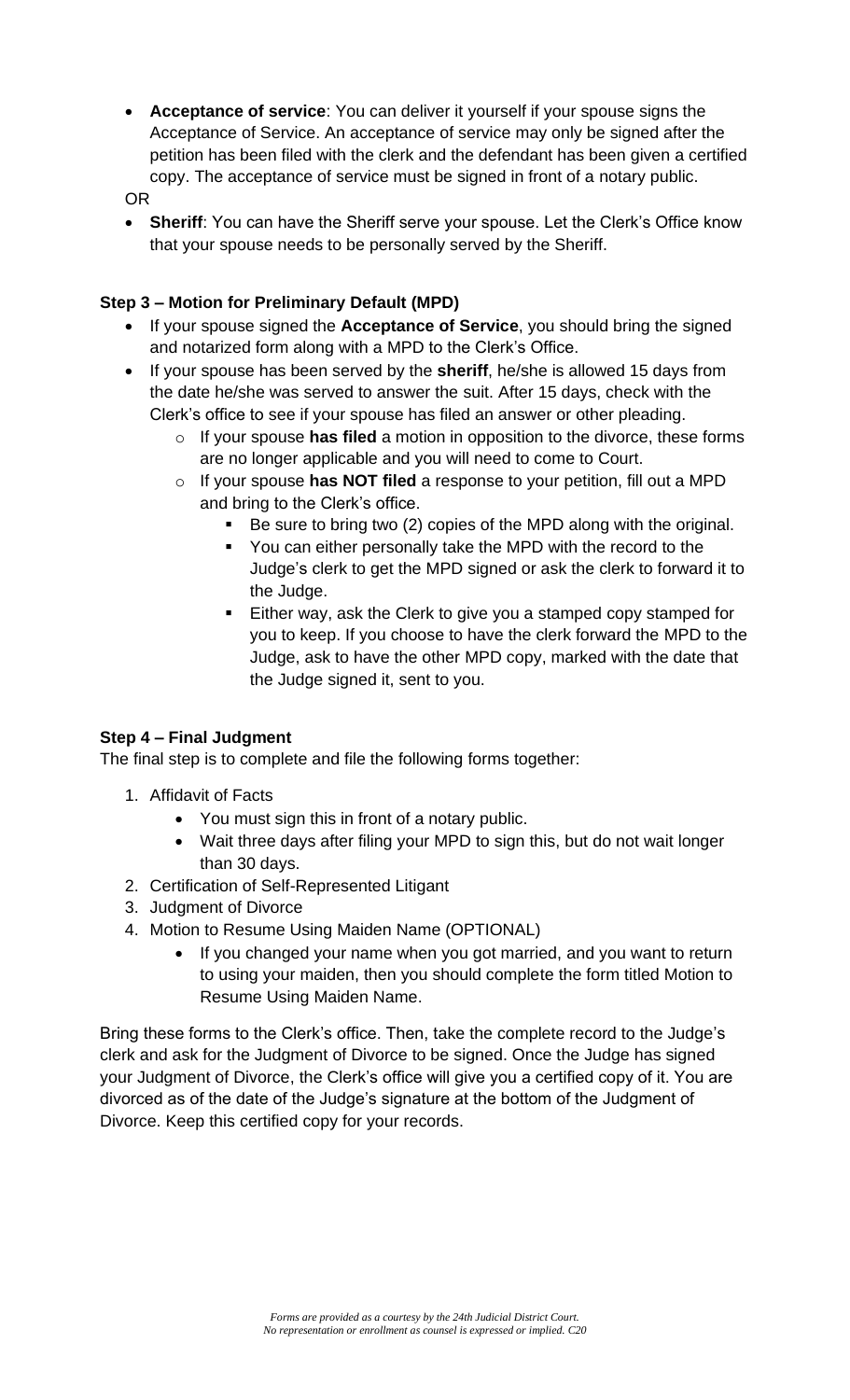## **STATE OF LOUISIANA**

| NO.                                                                                             |                       | <b>DIVISION</b>                                                                  |
|-------------------------------------------------------------------------------------------------|-----------------------|----------------------------------------------------------------------------------|
|                                                                                                 | Vs.                   |                                                                                  |
| PETITION FOR DIVORCE UNDER CIVIL CODE ARTICLE 103 WITHOUT                                       |                       |                                                                                  |
|                                                                                                 | <b>MINOR CHILDREN</b> |                                                                                  |
|                                                                                                 |                       |                                                                                  |
| domiciled in __________________ (parish where you reside) Parish, with respect represents:      |                       |                                                                                  |
|                                                                                                 | 1.                    |                                                                                  |
|                                                                                                 |                       |                                                                                  |
|                                                                                                 |                       |                                                                                  |
| (parish spouse permanently resides).                                                            |                       |                                                                                  |
|                                                                                                 | 2.                    |                                                                                  |
|                                                                                                 |                       |                                                                                  |
|                                                                                                 |                       |                                                                                  |
|                                                                                                 |                       |                                                                                  |
|                                                                                                 |                       |                                                                                  |
|                                                                                                 | 3.                    |                                                                                  |
|                                                                                                 |                       | Petitioner and defendant physically separated on the ______ day of _____________ |
| (month), _______ (year), and have lived continuously separate and apart since that date without |                       |                                                                                  |
| reconciliation.                                                                                 |                       |                                                                                  |
|                                                                                                 | 4.                    |                                                                                  |

The defendant is not an active member of the armed forces of the United States of America or any of its allies.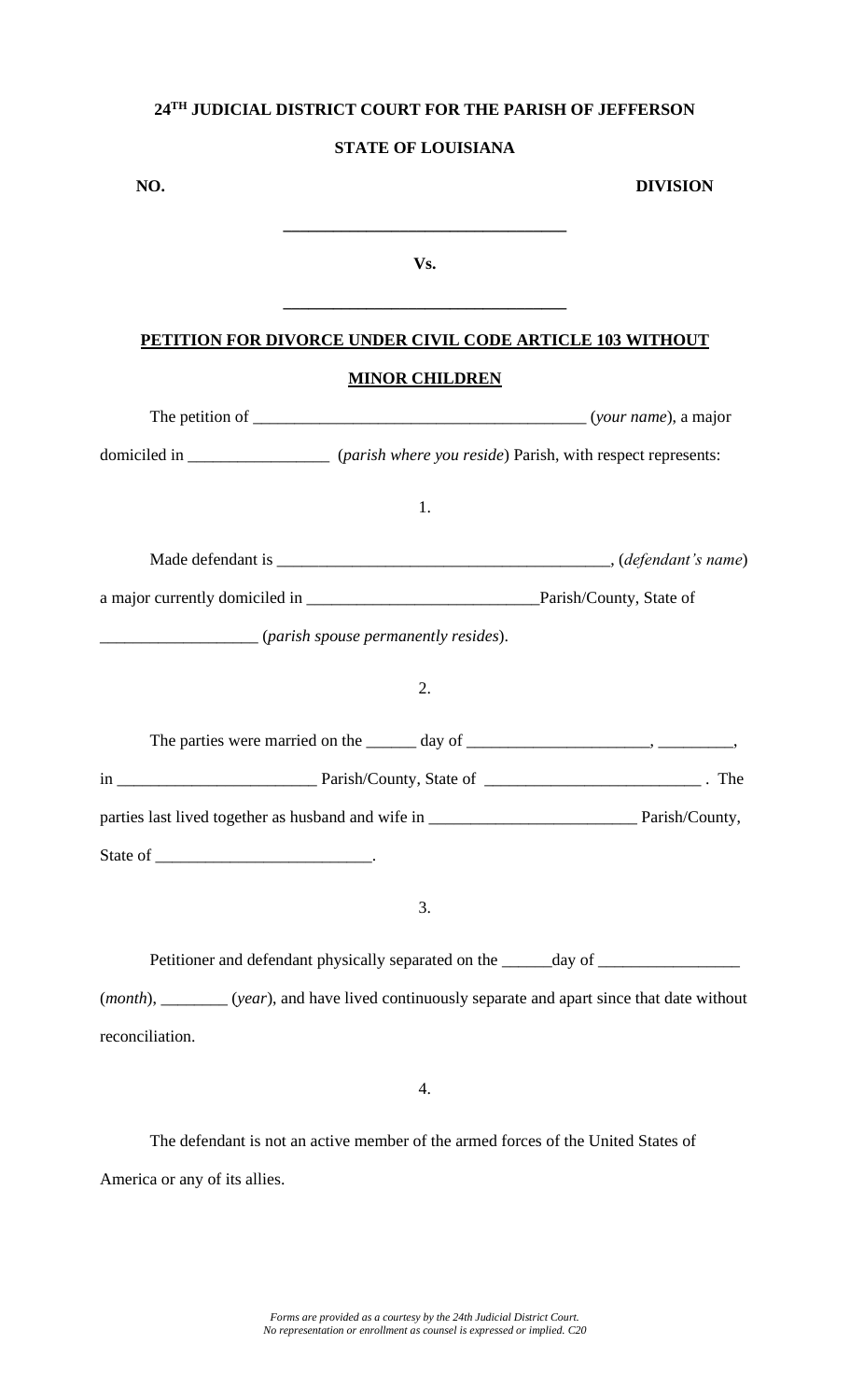5.

The parties did not contract a covenant marriage.

6.

No children were born, adopted, or legitimated during the marriage of the parties and the wife is not pregnant at this time.

7.

Petitioner requests and is entitled to a divorce under the provisions of Louisiana Civil Code Article 103(1), based on the parties having lived separate and apart for more than one hundred eighty days without reconciliation.

8.

## 10.

Petitioner seeks to resume the use of her former maiden name of:

 $\Box$ , born on  $\Box$ 

WHEREFORE, petitioner prays that after all legal delays and due proceedings, there be judgment granting petitioner a divorce in accordance with the provisions of Louisiana Civil Code Article 103.

## **CLERK OF COURT** (S*elect one of the following.*)

(\_\_\_\_\_) Defendant to accept service and waive all legal delays and accept petition as drafted.

(\_\_\_\_\_) Defendant to be served by Sheriff:

|                                                                                   | (Defendant's Full Name) |
|-----------------------------------------------------------------------------------|-------------------------|
|                                                                                   | (Address)               |
|                                                                                   | (City/State/Zip Code)   |
|                                                                                   | (Phone Number)          |
| Incarcerated: Requires personal service to Warden by Clerk of Court – see letter: |                         |
|                                                                                   | (Prison Address)        |
|                                                                                   | (Warden's Name)         |
|                                                                                   | (Defendant's Full Name) |
|                                                                                   | (Inmate Number)         |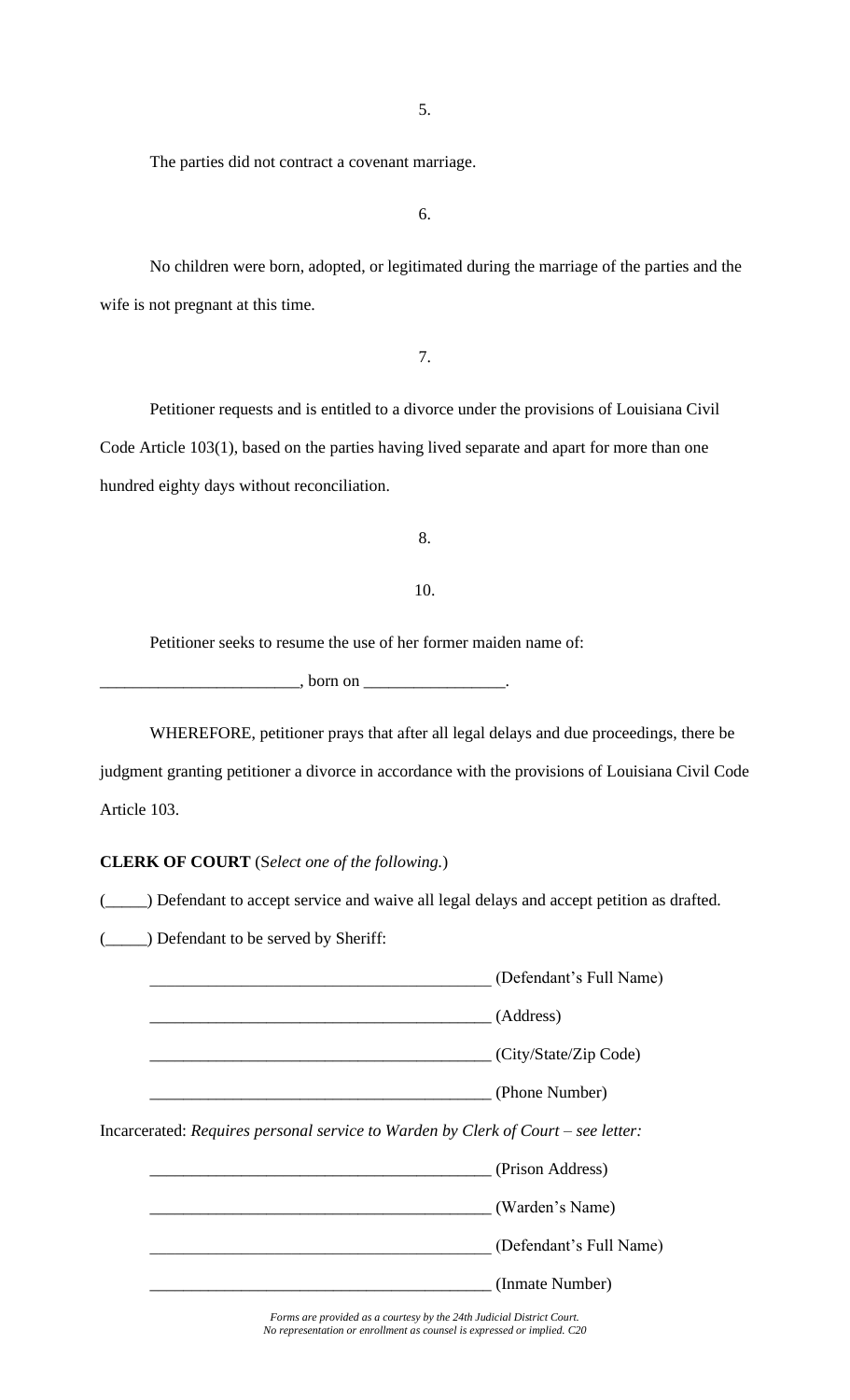## **STATE OF LOUISIANA**

| NO.                         |                     | <b>DIVISION</b> |
|-----------------------------|---------------------|-----------------|
|                             |                     |                 |
|                             | VS.                 |                 |
|                             |                     |                 |
| . —— <u>- - - - - - - -</u> | <b>VERIFICATION</b> |                 |

## STATE OF LOUISIANA

PARISH OF \_\_\_\_\_\_\_\_\_\_\_\_\_\_\_\_

BEFORE ME, the undersigned Notary Public, personally came and appeared:

## **PETITIONER**

**\_\_\_\_\_\_\_\_\_\_\_\_\_\_\_\_\_\_\_\_\_\_\_\_\_\_\_\_\_\_\_\_\_\_\_\_\_\_\_\_\_\_\_\_\_\_\_\_\_\_\_**

who, after being duly sworn, did depose and say that he/she is the petitioner in the above entitled matter, and all of the allegations contained in the petition are true and correct to the best of his/her knowledge, information and belief. Furthermore, that there are no existing prior custody decrees involving the mentioned child(ren) in this state or any other state.

## **AFFIANT**

\_\_\_\_\_\_\_\_\_\_\_\_\_\_\_\_\_\_\_\_\_\_\_\_\_\_\_\_\_\_\_\_

SWORN TO AND SUBSCRIBED before me this \_\_\_\_\_day of \_\_\_\_\_\_\_\_\_\_\_\_\_, 20\_\_\_.

## **NOTARY PUBLIC**

\_\_\_\_\_\_\_\_\_\_\_\_\_\_\_\_\_\_\_\_\_\_\_\_\_\_\_\_\_\_\_\_

Printed Name: \_\_\_\_\_\_\_\_\_\_\_\_\_\_\_\_\_\_\_\_\_\_\_\_\_\_\_\_\_ No.: \_\_\_\_\_\_\_\_\_\_\_\_\_

My Commission Expires: \_\_\_\_\_\_\_\_\_\_\_\_\_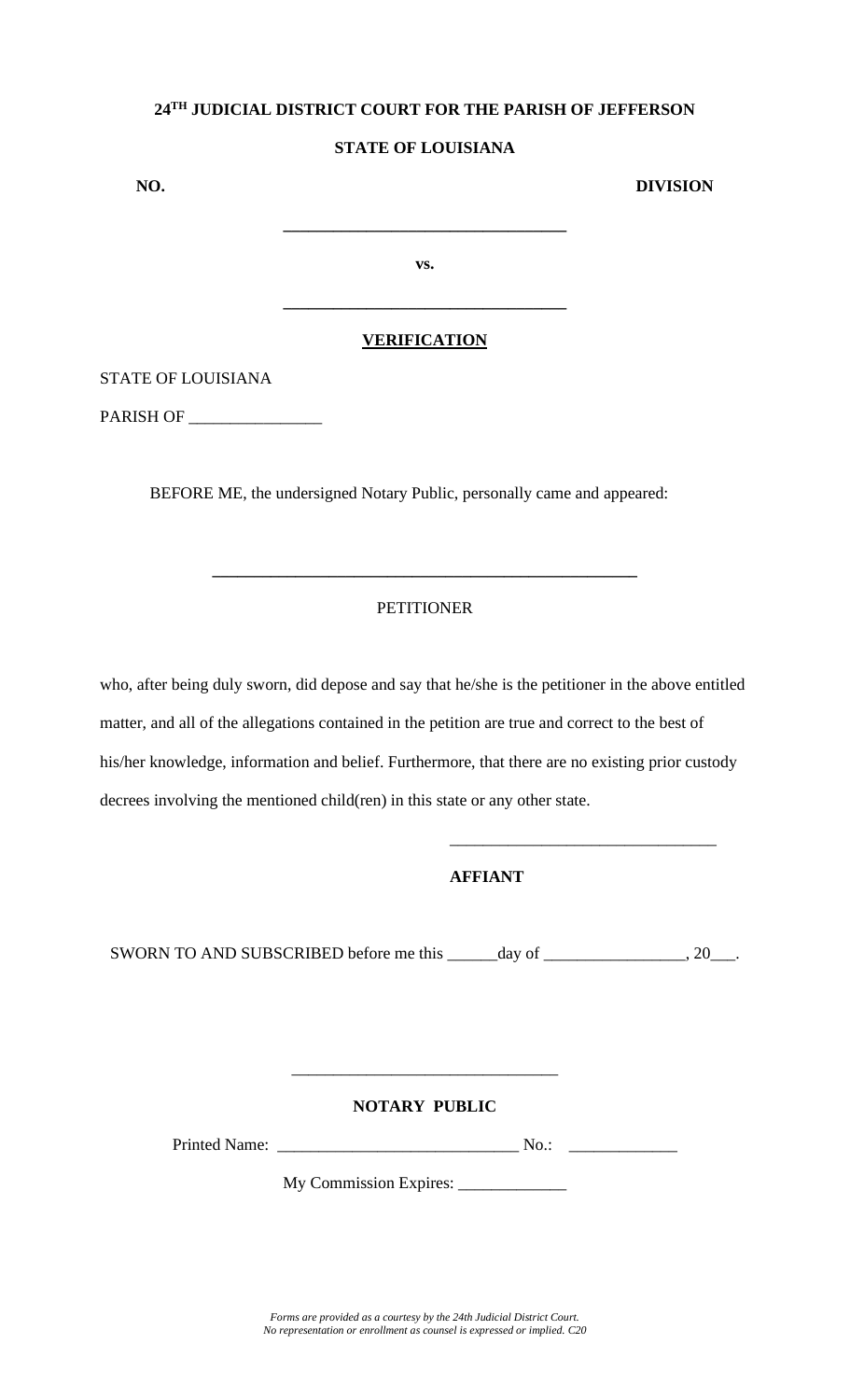## **STATE OF LOUISIANA**

**NO. DIVISION** 

**vs.**

**\_\_\_\_\_\_\_\_\_\_\_\_\_\_\_\_\_\_\_\_\_\_\_\_\_\_\_\_\_\_\_\_\_\_**

**\_\_\_\_\_\_\_\_\_\_\_\_\_\_\_\_\_\_\_\_\_\_\_\_\_\_\_\_\_\_\_\_\_\_**

### **ACCEPTANCE OF SERVICE AND WAIVER OF CITATION AND ALL DELAYS**

### STATE OF \_\_\_\_\_\_\_\_\_\_\_\_\_\_\_\_\_\_\_\_\_\_\_ PARISH/COUNTY OF

BEFORE ME, the undersigned notary public, personally came and appeared:

who, after being duly sworn, did state that: Defendant acknowledges receipt of a **certified copy**

**\_\_\_\_\_\_\_\_\_\_\_\_\_\_\_\_\_\_\_\_\_\_\_\_\_\_\_\_\_\_\_\_\_\_**

of the above-captioned "PETITION FOR DIVORCE UNDER CIVIL CODE ARTICLE 103

WITHOUT CHILDREN" entitled **\_\_\_\_\_\_\_\_\_\_\_\_\_\_\_\_\_\_\_\_\_\_** vs. **\_\_\_\_\_\_\_\_\_\_\_\_\_\_\_\_\_\_\_\_\_\_\_\_**

filed \_\_\_\_\_/\_\_\_\_\_\_\_\_\_/\_\_\_\_\_\_\_\_ with the docket number \_\_\_\_\_\_\_\_\_\_\_\_\_\_\_\_\_\_\_\_\_\_\_\_\_\_\_\_\_

at the 24th Judicial District Court for the Parish of Jefferson, State of Louisiana.

Defendant expressly and formally acknowledges and accepts service of a certified copy of the petition and waives the issuance of formal citation and service of process.

Defendant further waives all legal delays allowed by law, particularly those delays allowed for answering and/or excepting to the pleadings provided in Louisiana Code of Civil Procedure Articles 928, 1001, and 1002.

Defendant further waives notice of trial, and waives Defendant's appearance at trial of this matter.

Defendant acknowledges that by signing Petitioner will be allowed to go forward with this lawsuit in Defendant's absence. Defendant understands Petitioner intends to do so.

Defendant acknowledges that Defendant may be cast with some or all of the court costs in this proceeding.

Respectfully submitted,

|                                        |        | (Signature)<br>(Print Name)             |
|----------------------------------------|--------|-----------------------------------------|
|                                        |        | (Address)                               |
|                                        |        | (City/State/Zip Code)<br>(Phone Number) |
| SWORN TO AND SUBSCRIBED before me this | day of |                                         |

\_\_\_\_\_\_\_\_\_\_\_\_\_\_\_\_\_\_\_\_\_\_\_\_\_\_\_\_\_\_\_\_ **NOTARY PUBLIC**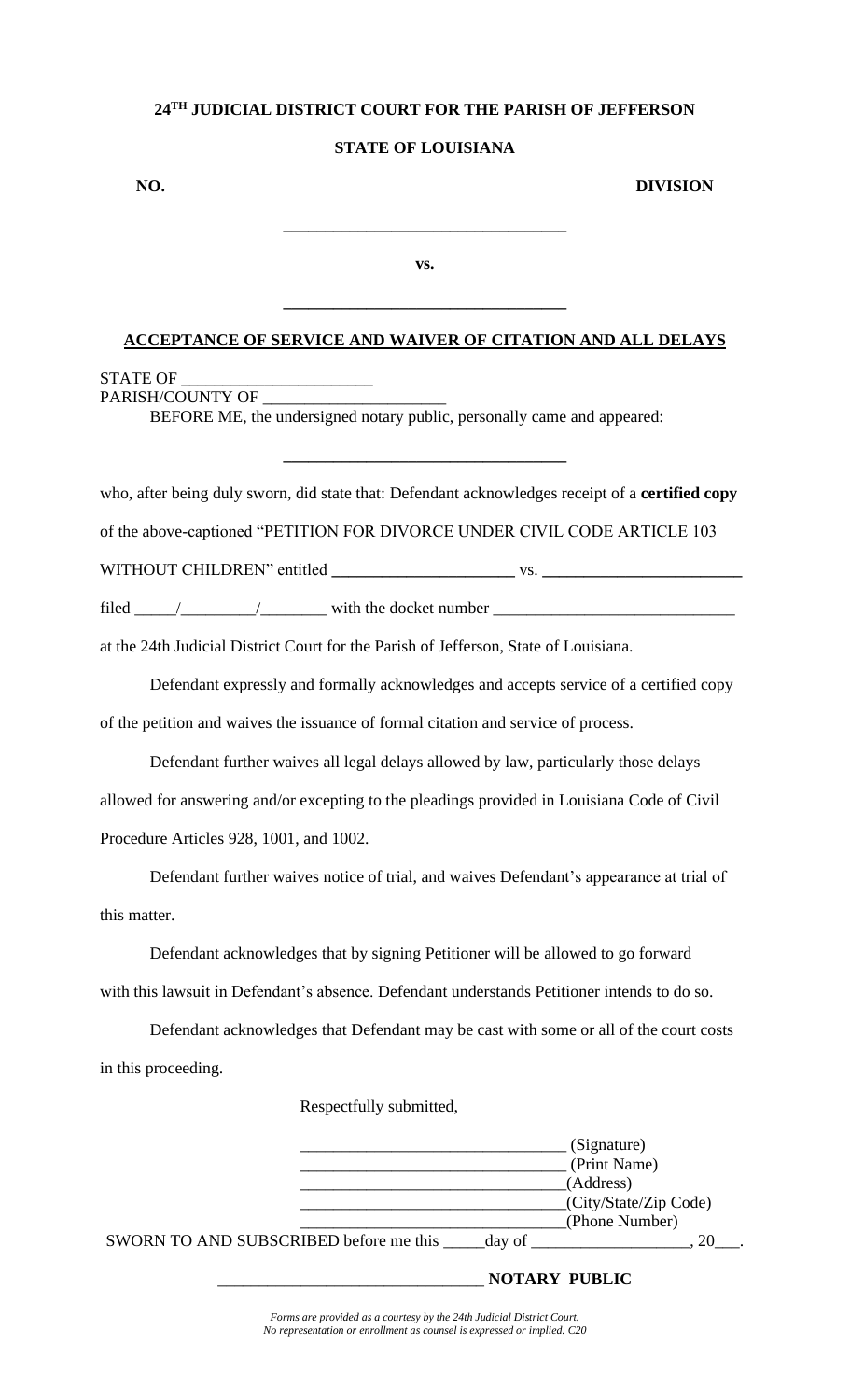## **STATE OF LOUISIANA**

| NO.                                                                                          |                                                 | <b>DIVISION</b>                                                                       |
|----------------------------------------------------------------------------------------------|-------------------------------------------------|---------------------------------------------------------------------------------------|
|                                                                                              | VS.                                             |                                                                                       |
|                                                                                              | <b>MOTION AND ORDER FOR PRELIMINARY DEFAULT</b> |                                                                                       |
|                                                                                              |                                                 |                                                                                       |
| to this Honorable Court that a verified Petition for Divorce was filed in this matter on the |                                                 |                                                                                       |
|                                                                                              |                                                 |                                                                                       |
|                                                                                              |                                                 | ( $\qquad$ ) Defendant was served on the $\qquad$ day of $\qquad$ , 20                |
| by (circle one) personal / domiciliary service.                                              |                                                 |                                                                                       |
|                                                                                              |                                                 | (______) Defendant signed the Acceptance of Service which was filed with the Court on |
| the $\frac{1}{2}$ day of $\frac{1}{2}$ day of $\frac{1}{2}$ .                                |                                                 |                                                                                       |
| No answer or other responsive pleading having been filed, petitioner now moves for entry of  |                                                 |                                                                                       |
| Preliminary Default under Code of Civil Procedure Article 1702(E).                           |                                                 |                                                                                       |
|                                                                                              | Respectfully submitted,                         |                                                                                       |
|                                                                                              |                                                 | $\sqrt{Signature}$                                                                    |
|                                                                                              | (Address)                                       | (Print Name)<br>(City/St/Zip Code)                                                    |
|                                                                                              | <b>CLERK'S CERTIFICATION</b>                    | (Phone Number)                                                                        |
| I hereby certify that a review of the record reveals that no answer or other responsive      |                                                 |                                                                                       |
| pleadings have been filed in this cause.                                                     |                                                 |                                                                                       |
|                                                                                              |                                                 |                                                                                       |
|                                                                                              | <b>ORDER</b>                                    |                                                                                       |
|                                                                                              |                                                 | Considering the above Motion, IT IS ORDERED that a Preliminary Default be entered     |
| in the above captioned cause. THUS DONE AND SIGNED this ___________ day of                   |                                                 |                                                                                       |
| $\frac{1}{20}$ , 20 Cretna, Louisiana.                                                       |                                                 |                                                                                       |
|                                                                                              | <b>DISTRICT JUDGE / COMMISSIONER</b>            |                                                                                       |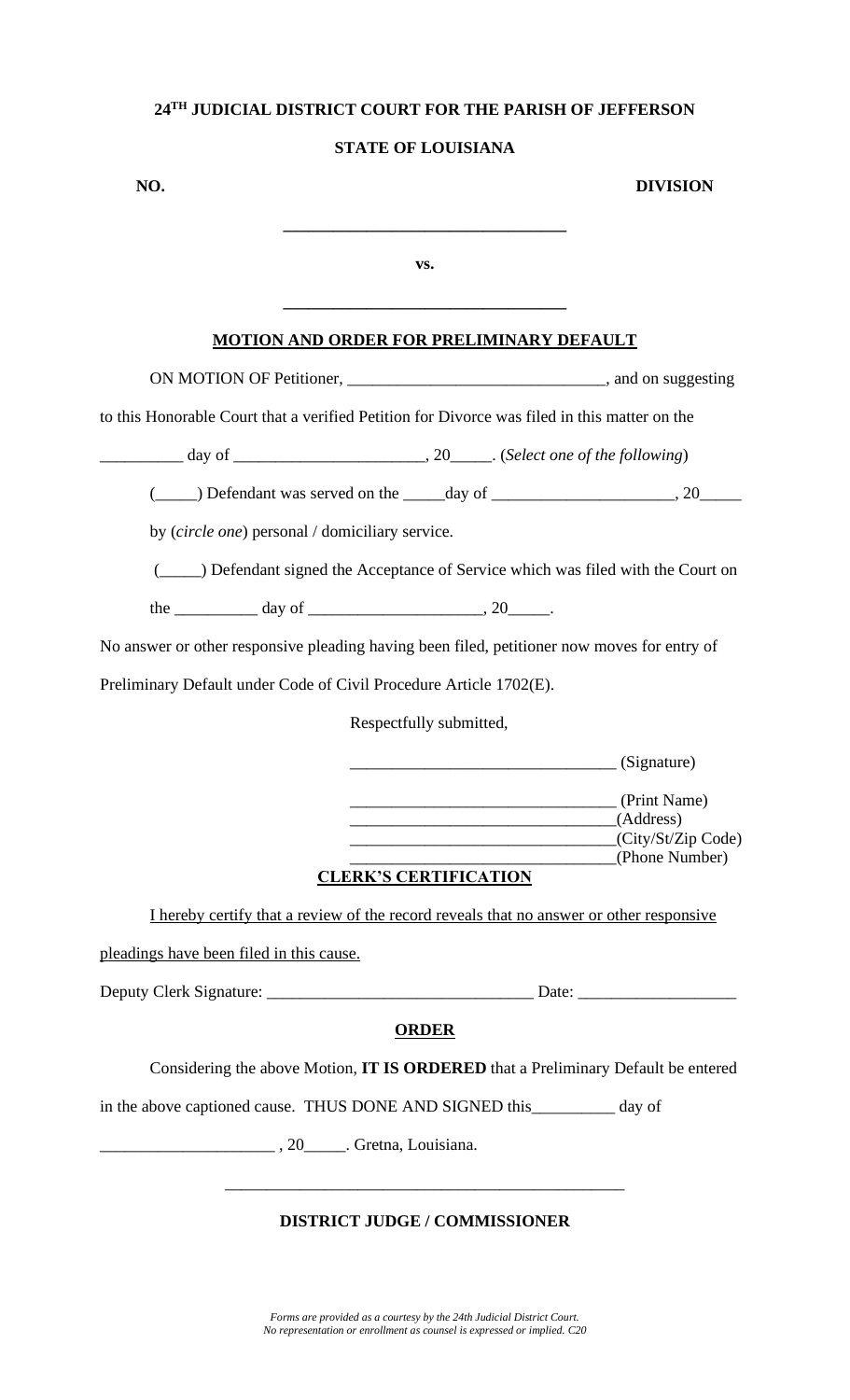## **STATE OF LOUISIANA**

**NO. DIVISION** 

**vs.**

**\_\_\_\_\_\_\_\_\_\_\_\_\_\_\_\_\_\_\_\_\_\_\_\_\_\_\_\_\_\_\_\_\_\_**

## **AFFIDAVIT OF FACTS**

**\_\_\_\_\_\_\_\_\_\_\_\_\_\_\_\_\_\_\_\_\_\_\_\_\_\_\_\_\_\_\_\_\_\_**

**\_\_\_\_\_\_\_\_\_\_\_\_\_\_\_\_\_\_\_\_\_\_\_\_\_\_\_\_\_\_\_\_\_\_**

## STATE OF LOUISIANA PARISH OF

BEFORE ME, the undersigned notary public, personally came and appeared:

Who, being duly sworn, did depose and state:

1. That Petitioner is a person of the full age of majority and who is domiciled in

Parish, Louisiana;

- 2. That he/she is the petitioner in the above entitled and numbered action;
- 3. That defendant is a major currently domiciled in the Parish/County of

 $\blacksquare$ , State of  $\blacksquare$ 

4. That petitioner and defendant were married on\_\_\_\_\_\_\_/\_\_\_\_\_\_\_\_\_\_\_\_\_\_\_;

5. That petitioner and defendant physically separated on \_\_\_\_\_\_/ \_\_\_\_\_\_\_\_\_\_\_/ \_\_\_\_\_\_\_ and have

remained living separate and apart without reconciliation since that time;

6. That no children were born, legitimated or adopted during the marriage of the parties and that the wife is not pregnant;

7. That petitioner desires to obtain a divorce under Civil Code Article 103(1) on the basis of the

parties having lived separate and apart without reconciliation for one hundred eighty days or more;

8. That defendant is not a member of the Armed Forces of the United States of America or any of its allies; and

9. That the parties have not contracted a covenant marriage.

Respectfully submitted,

|                                        | (Signature)            |  |
|----------------------------------------|------------------------|--|
| SWORN TO AND SUBSCRIBED before me this | (Print Name)<br>day of |  |

\_\_\_\_\_\_\_\_\_\_\_\_\_\_\_\_\_\_\_\_\_\_\_\_\_\_\_\_\_\_\_\_**NOTARY PUBLIC**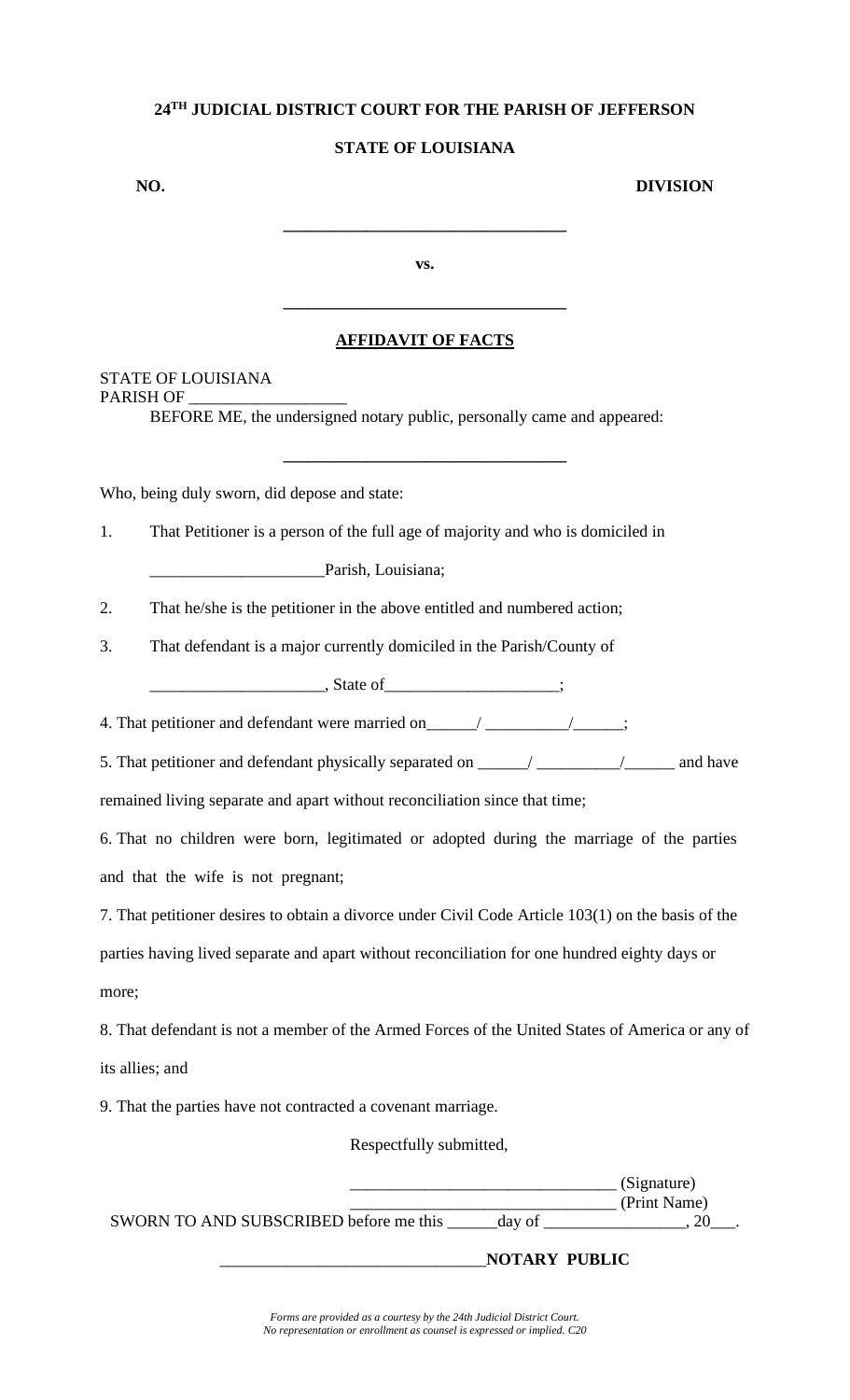# **24TH JUDICIAL DISTRICT COURT FOR THE PARISH OF JEFFERSON STATE OF LOUISIANA**

**NO. DIVISION** 

\_\_\_\_\_\_\_\_\_\_\_\_\_\_\_\_\_\_\_\_\_\_\_\_\_\_\_\_\_\_\_\_ (Print Name)

**vs.**

**\_\_\_\_\_\_\_\_\_\_\_\_\_\_\_\_\_\_\_\_\_\_\_\_\_\_\_\_\_\_\_\_\_\_**

**\_\_\_\_\_\_\_\_\_\_\_\_\_\_\_\_\_\_\_\_\_\_\_\_\_\_\_\_\_\_\_\_\_\_**

## **CERTIFICATION BY SELF-REPRESENTED LITIGANT**

| The Petitioner hereby certify pursuant to code<br>The Petitioner hereby certify pursuant to code<br>$I, \_$ |
|-------------------------------------------------------------------------------------------------------------|
| of Civil Procedure Article 1701 E that:                                                                     |
| (Select either "Service by Sheriff" or "Service by Acceptance")                                             |
| Defendant waived service of process by authentic act executed on the _______ day of                         |
| $\frac{1}{20}$ and was filed in the record on the $\frac{1}{20}$ day of                                     |
| 20 A preliminary default was entered on the                                                                 |
|                                                                                                             |
| ) Service by Sheriff was made on the defendant in this proceeding on the ________ day of                    |
| 20 The service made on Defendant was:                                                                       |
| (______) Personal - ("made when a proper officer tenders the citation or other process to                   |
| the person to be served" La.CC art. 1232)                                                                   |
| (______) Domiciliary - ("made when a proper officer leaves the citation or other process at                 |
| the dwelling house or usual place of abode of the person to be served with a person of                      |
| suitable age and discretion residing in the domiciliary establishment" La.CC art. 1234).                    |
| Respectfully submitted,                                                                                     |
| $\angle$ (Signature)                                                                                        |

Self-Represented Litigant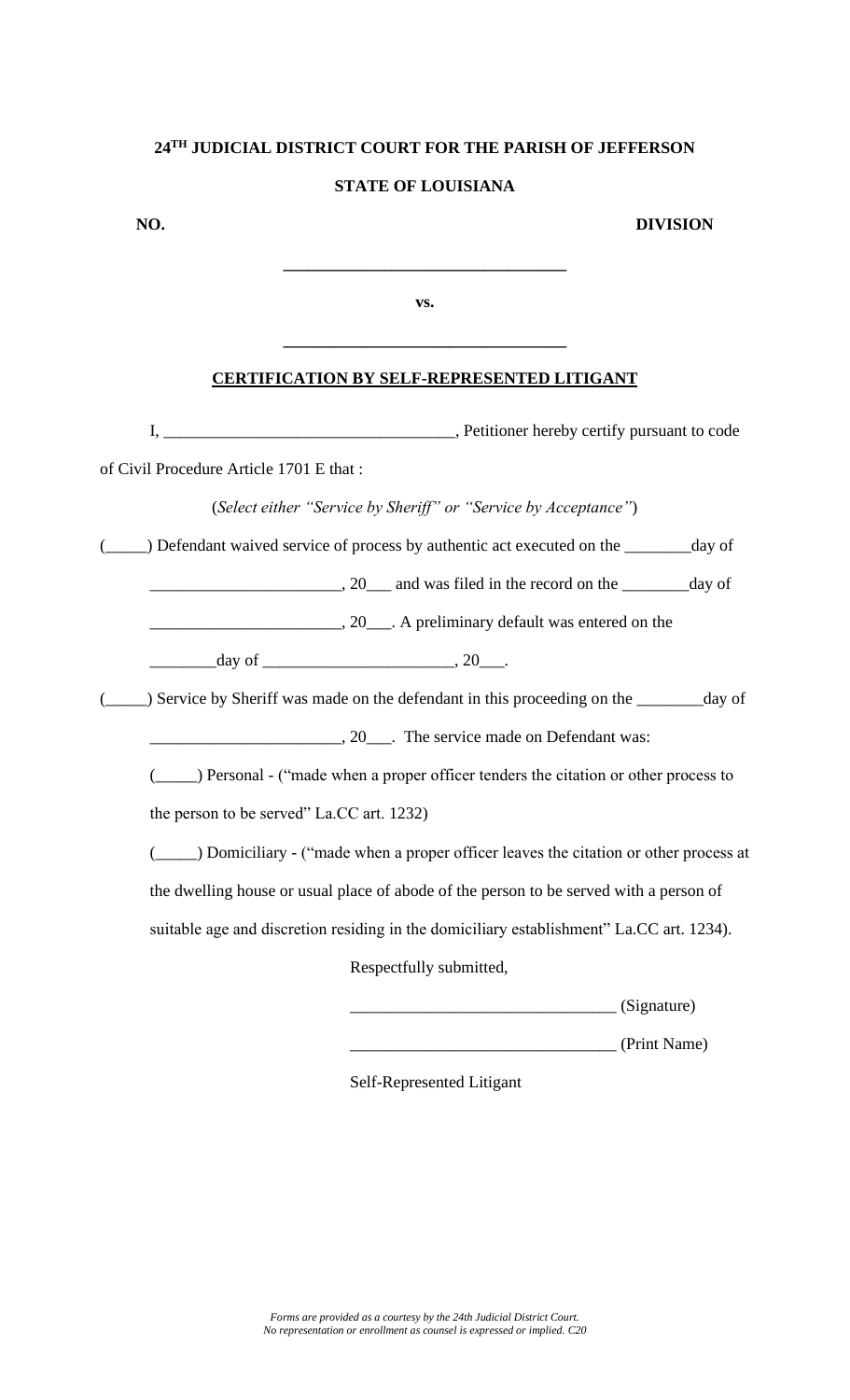## **STATE OF LOUISIANA**

**NO. DIVISION** 

**vs.**

**\_\_\_\_\_\_\_\_\_\_\_\_\_\_\_\_\_\_\_\_\_\_\_\_\_\_\_\_\_\_\_\_\_\_**

## **JUDGMENT OF DIVORCE**

**\_\_\_\_\_\_\_\_\_\_\_\_\_\_\_\_\_\_\_\_\_\_\_\_\_\_\_\_\_\_\_\_\_\_**

This matter was considered pursuant to the provisions of Louisiana Civil Code Article 103(1) and Code of Civil Procedure Article 1702(E). The Court having considered the entire record of this matter and petitioner's affidavit of facts and the law and evidence in favor thereof, renders as follows:

**IT IS HEREBY ORDERED ADJUDGED AND DECREED** that the preliminary default previously entered herein on \_\_\_\_\_\_\_day of \_\_\_\_\_\_\_\_\_\_\_\_\_\_\_\_\_\_\_, 20\_\_\_ be now confirmed.

**IT IS FURTHER ORDERED, ADJUDGED, AND DECREED** that Petitioner resume use of their maiden/surname name \_\_\_\_\_\_\_\_\_\_\_\_\_\_\_\_\_\_\_\_.

**IT IS FURTHER ORDERED, ADJUDGED, AND DECREED** that there be a

judgment in favor of petitioner\_\_\_\_\_\_\_\_\_\_\_\_\_\_\_\_\_\_\_\_\_\_\_\_, and against defendant

\_\_\_\_\_\_\_\_\_\_\_\_\_\_\_\_\_\_\_\_\_\_\_\_\_\_decreeing a divorce between the parties on the basis of the

parties having lived separate and apart continuously and without reconciliation for a period of

one hundred eighty days or more as per Civil Code Article 103(1).

## **IT IS FURTHER ORDERED, ADJUDGED, AND DECREED** that

Costs to be cast upon (*see Petition for Divorce; check both if costs were to be shared*):

(\_\_\_\_\_) Petitioner, \_\_\_\_\_\_\_\_\_\_\_\_\_\_\_\_\_\_\_\_\_\_\_\_\_\_\_\_\_\_\_\_\_\_\_\_\_\_\_\_\_\_\_\_\_\_\_

 $(\_\_\_\)$  Defendant,

**JUDGMENT READ, RENDERED AND SIGNED**, this day of

\_\_\_\_\_\_\_\_\_\_\_\_\_\_\_\_, 20\_\_\_. Gretna, Louisiana.

## **DISTRICT JUDGE/ COMMISSIONER**

**\_\_\_\_\_\_\_\_\_\_\_\_\_\_\_\_\_\_\_\_\_\_\_\_\_\_\_\_\_\_\_\_\_\_\_\_\_\_\_\_\_\_\_\_\_\_\_\_\_\_\_**